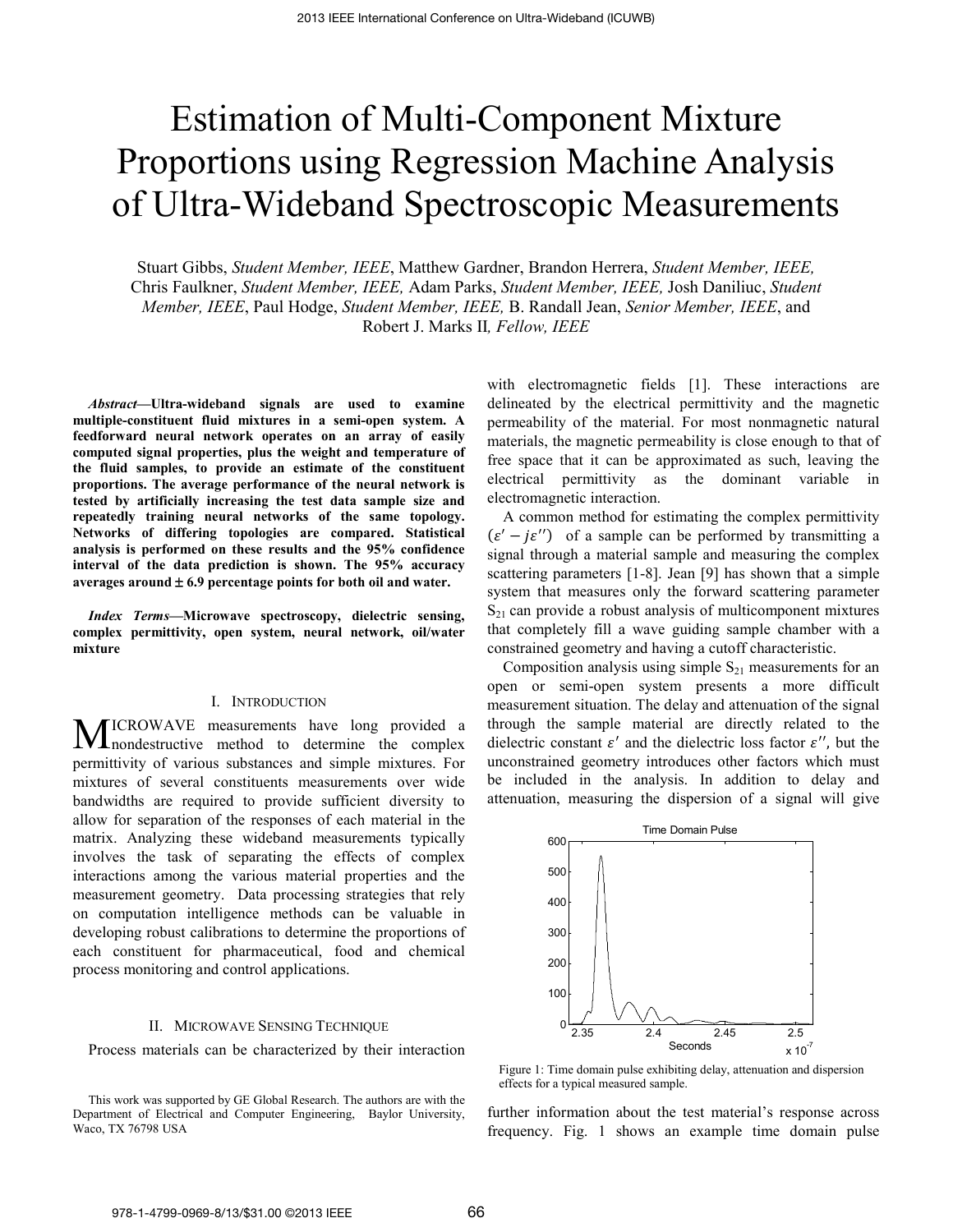received from a measurement that exhibits dispersion due to both geometry and material properties.

#### III. MATERIALS AND METHODS

A semi-open measurement setup was devised that consists of a vector network analyzer, pseudo bowtie antennas for signal transmission and reception, and a cylindrical borosilicate glass sample container surrounded by microwave absorbing material (Eccosorb AN-75).

The antennas were chosen for their broadband characteristics and low dispersion. The microwave absorbing material was used to create an iris in which the sample can be placed to minimize the effects of multipath signals and have the signal passing through the sample be the dominant one received. The setup, shown in Fig. 2, was calibrated with an empty sample chamber.



Figure 2: Measurement Setup

Three materials were chosen as test fluid constituents; water is an extremely common part of industrial fluid processes and is easily measured using microwave techniques due to its high dielectric constant; oil was chosen because of its low dielectric constant and non-polar nature which contrasts with the high dielectric polar nature of water; finally, sugar was chosen as a semi-polar constituent. These materials were mixed varying both sugar and oil between five and thirty percent of the total mass of the mixture, with water making up the remainder. This experiment was repeated while adding both starch and salt to test for system sensitivity to small amounts of additives. Matlab was used to process the data once it was taken.

## IV. SIGNAL FEATURE SELECTION

# *A. Data Continuity*

The pseudo-bowtie antennas have a measured bandwidth of 0.75GHz to 5GHz. However, problems arose with accurately identifying the slope of the unwrapped phase received signal across the full band. Therefore, an acceptable measurement bandwidth was determined using the smoothness of the unwrapped phase as shown in Fig. 3. Only those data between the phase discontinuities were used in the analysis. The frequency band used was from 0.8GHz to 2.25GHz.



Figure 3: A plot of the unwrapped phase across the 500MHz to 5GHz band showing unwanted phase discontinuities.

#### *B. Data Considerations*

These data from the system are expected to be well behaved for small changes in the oil and sugar content of the fluid*.*  With small enough increments of measurement, the data gathered forms a smooth curve. When both oil and sugar content is varied, this smooth curve becomes a smooth surface that can be manually inspected to identify data outliers and suspect measurements that may have been in error. An error checking procedure proved necessary since a large number of measurements were taken by several operators over an extended period of time.

While estimates of the proportions of constituents in a fluid can be made based upon phase and attenuation information alone, it was expected that a more accurate estimate would be had by including additional simply-computed signal parameters that should be predictive of or responsive to dispersion effects.

Dispersion analysis was expected to be particularly useful when any of the fluid constituents, i.e. water-based mixtures, has a strong change in permittivity over frequency. A simple calculation of signal variance was used as one dispersion parameter input for the regression machine.

The weight of the sample is also a useful input, as it can give a rough estimate of the sample's size. The estimation of the dielectric constant is dependent upon the length of the path of the signal passing through the test material. If the shape of the material is known, (in this case a cylinder of varying height), the weight will vary linearly with the length of the signal path.

Data surface plots are useful in determining which signal features contain the most information about the test material. Several different calculations were made on the measurement signals and of these, seven were deemed good candidates to be used as inputs to the neural network.

The signal mean (Fig. 4), and peak values (Fig. 5), are used as attenuation estimates. The location in time of the signal peak (Fig. 6), and the slope of a linear regression of phase (Fig. 7), are used as estimates of delay through the test material. The variance (Fig. 8) and the half amplitude pulse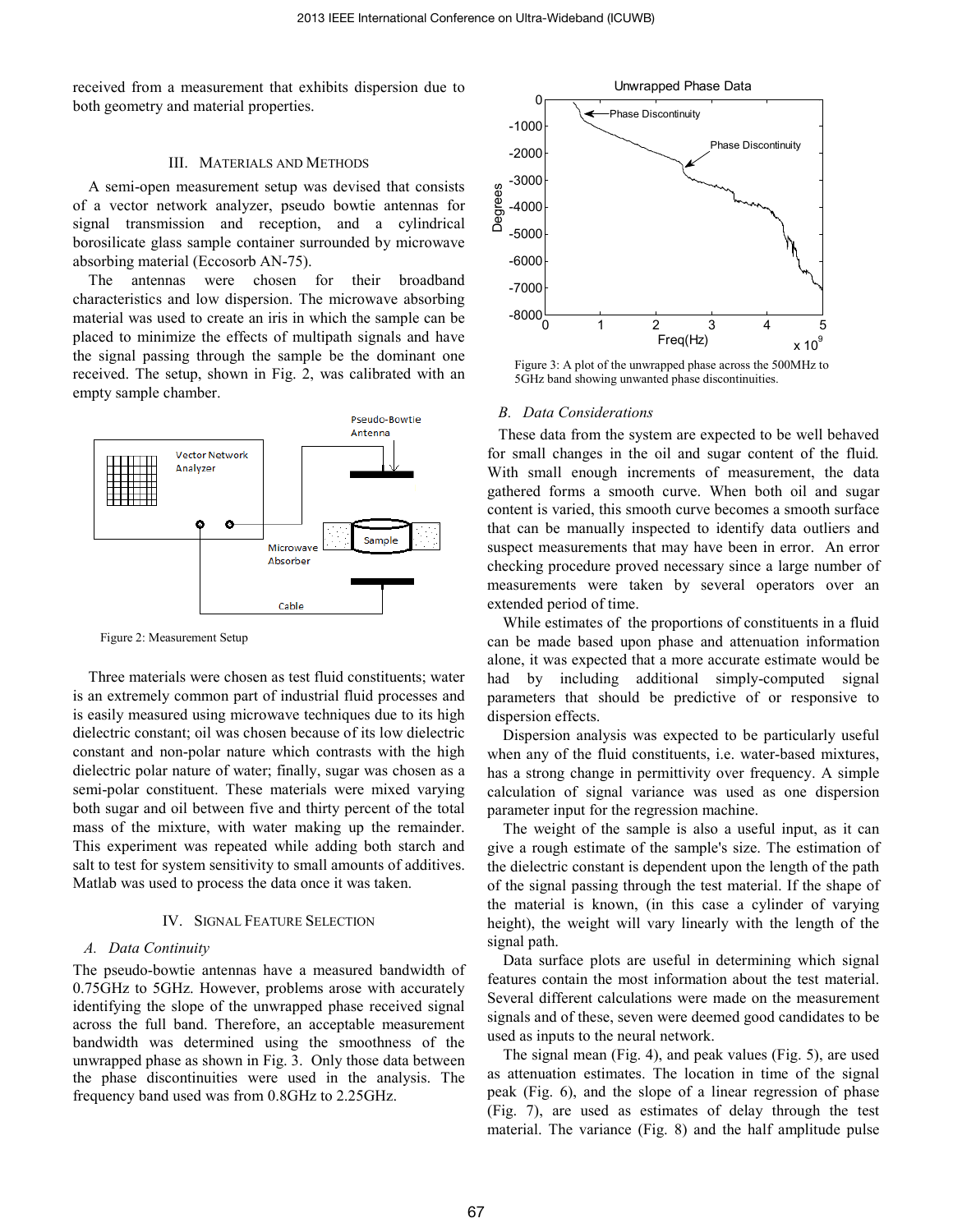width (Fig. 9 were used as estimators for the signal dispersion. The first centroid of the signal (Fig. 10) is related to both the signal dispersion and the delay of the signal through the test material. The weight and temperature of the sample were also fed into the neural network to help the prediction.



Figure 4: Normalized signal mean value. Data originally in amplitude units with a minimum of 0.597 and a maximum of 2.527.



Figure 5: Normalized peak signal value. Data originally in amplitude units with a minimum of 162.4 and a maximum of 913.2.



Figure 6: Normalized temporal peak location. Data originally in nanoseconds with a minimum of 235.50 and a maximum of 236.32.



Figure 7: Normalized frequency domain phase slope. Data originally in degrees per hertz with a minimum of 1.841e-9 and a maximum of 10.585e-9.



Figure 8: Normalized signal variance. Data originally in square nanoseconds with a minimum of 20.8 and a maximum of 47.7.



Figure 9: Normalized received half amplitude pulse width. Data originally in nanoseconds with a minimum of 0.316 and a maximum of 0.496.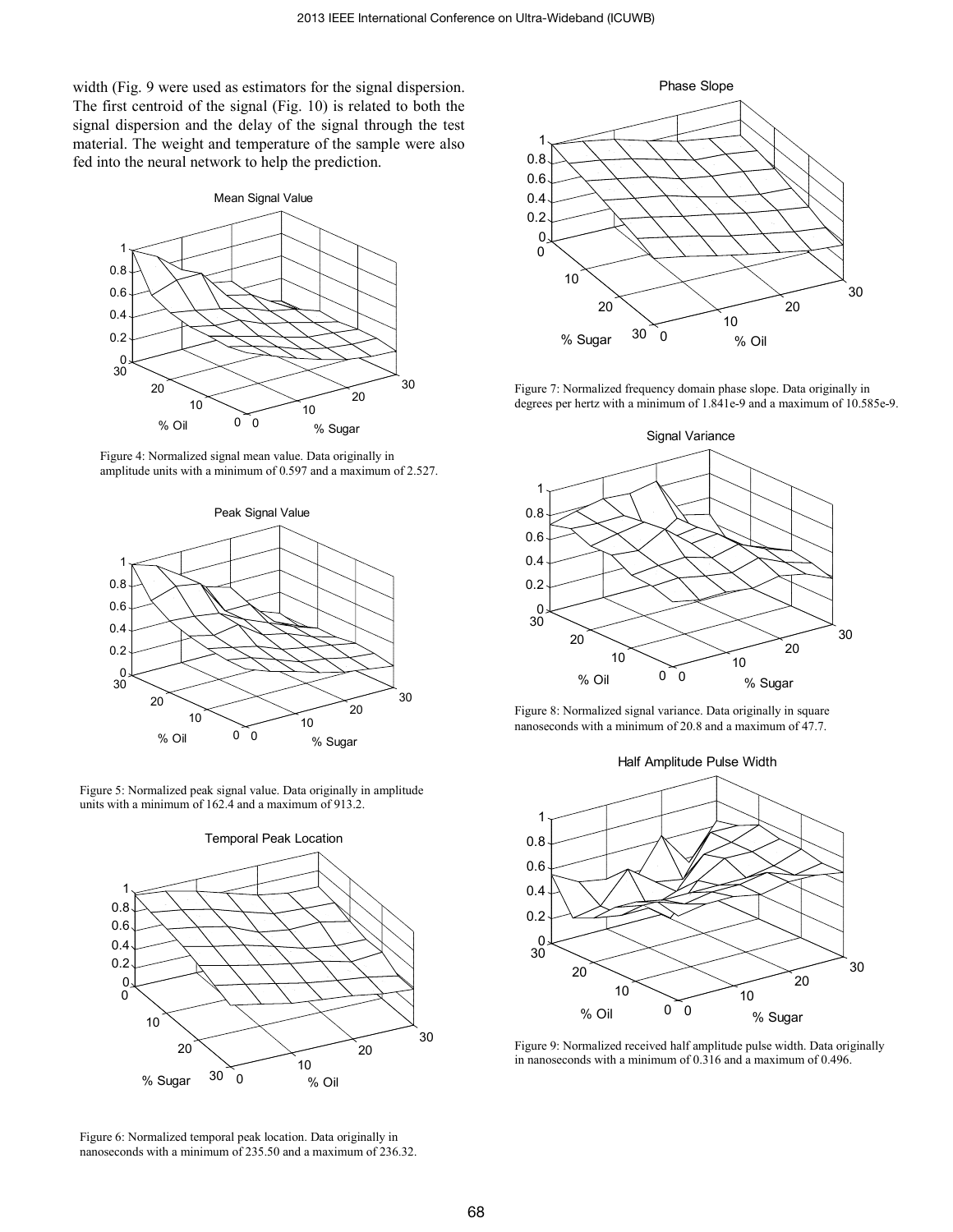

Figure 10: Normalized signal centroid. Data originally in nanoseconds with a minimum of 238.5 and a maximum of 242.9.

These features were chosen because of their physical meanings as well as their smoothness. Several signal properties, such as skewness and kurtosis (shown in Fig. 11) were not used because they either had a very rough surface plot or had no simple connection to the properties of the test material. All of the surface plot figures are normalized using the minimum and maximum values across the whole dataset. The figures show only the first forty-nine datapoints of this set.

#### V. REGRESSION MACHINE TRAINING

#### *A. Neural Network Implementation*

Most of the measurements only estimate various parameters of the test material. As such, supervised training of a layered perceptron regression machine [11][12] can be used to aggregate these measurements and better estimate the fluid constituent proportions. A feedforward neural network [13][14] with a single hidden layer was chosen to compress these nine inputs down to two outputs of water and oil content by percent mass. The sugar content is the remainder of the sample. The squashing function for the hidden layer of the neural network is a sigmoid and on the output layer it is linear. A total of three hundred forty-two data points were used in the training of the neural network. Seventy percent of the data was used for the actual training, fifteen percent was used as validation for a stop criterion and the last fifteen percent was used as test data to see how the network would perform on unseen data.

# *B. Neural Network Performance Measures*

The performance of neural networks is difficult to measure when given a low number of test and training points; however, creative use of standard training methods can give a good measure of the performance of a given neural network topology [12].

Given a set of data, a standard practice is to use a portion of the data for training, another portion for validation, and a third portion for testing. The neural network training ends when the validation data achieves a certain amount of accuracy, but the test data is never used in the training loop. Because of this, the test data is a true measure of how the neural network performs when given data it has not seen before.

Randomly selecting the training, validation and test data over many repeated training processes and saving the performance of the test data each time will give a good approximation of the performance of the neural network on that set of data. This method can be used to measure the performance of a neural network of a certain topology on a set of data. Once this is done, standard statistical methods can be used to measure error.

Networks with several different topologies were trained. The efficacy of these configurations was compared based on the root mean square (RMS) error of the network outputs for the test data over hundreds of trials.

The number of nodes in the hidden layer was varied from five to thirty. Based on the RMS errors from the networks of various sizes, it was determined that a network with from eighteen to twenty nodes in the hidden layer could learn the dataset better than networks with either larger or smaller hidden layers. A single layer is always sufficient, though not necessarily optimal in terms of minimal hidden neuron count, to effectively capture neural network mappings [15][16]. Validation optimization was observed to gracefully degrade with hidden neuron count around the best configuration.

A single network that produced two outputs, oil and water percentages, was compared with two independent networks that each produced a single output. When each of the networks had too few hidden nodes, the two independent networks could learn to match the dataset better than a single network. However, when the number of hidden nodes in each network was increased, the single network performed just as well as the two independent networks.

Because there were few data points where the sample was over eighty-five percent water or less than fifty-five percent water, the training sample was artificially increased by duplicating these data points. This action is necessitated by the need to give each representative mixture level equal representation in the training data set [17]. Since this allowed the same data point to be in both the training set and the test set, it drastically decreased the RMS error in the regions where data was duplicated. Because this operation weighted the data set more towards the ends of the spectrum, it was expected that the RMS error for the middle, where data was not duplicated, would increase. However, this duplication of data actually decreased the RMS error slightly for the middle of the spectrum, indicating that the network was able to learn the entire function better.

The results from training one hundred networks with nineteen hidden nodes using the artificially expanded data set are shown in Figures 11 to 14. Fig. 11 and Fig. 12 show the network output for the test sets. Fig. 13 and Fig. 14 show the means and ninety-five percent confidence intervals computed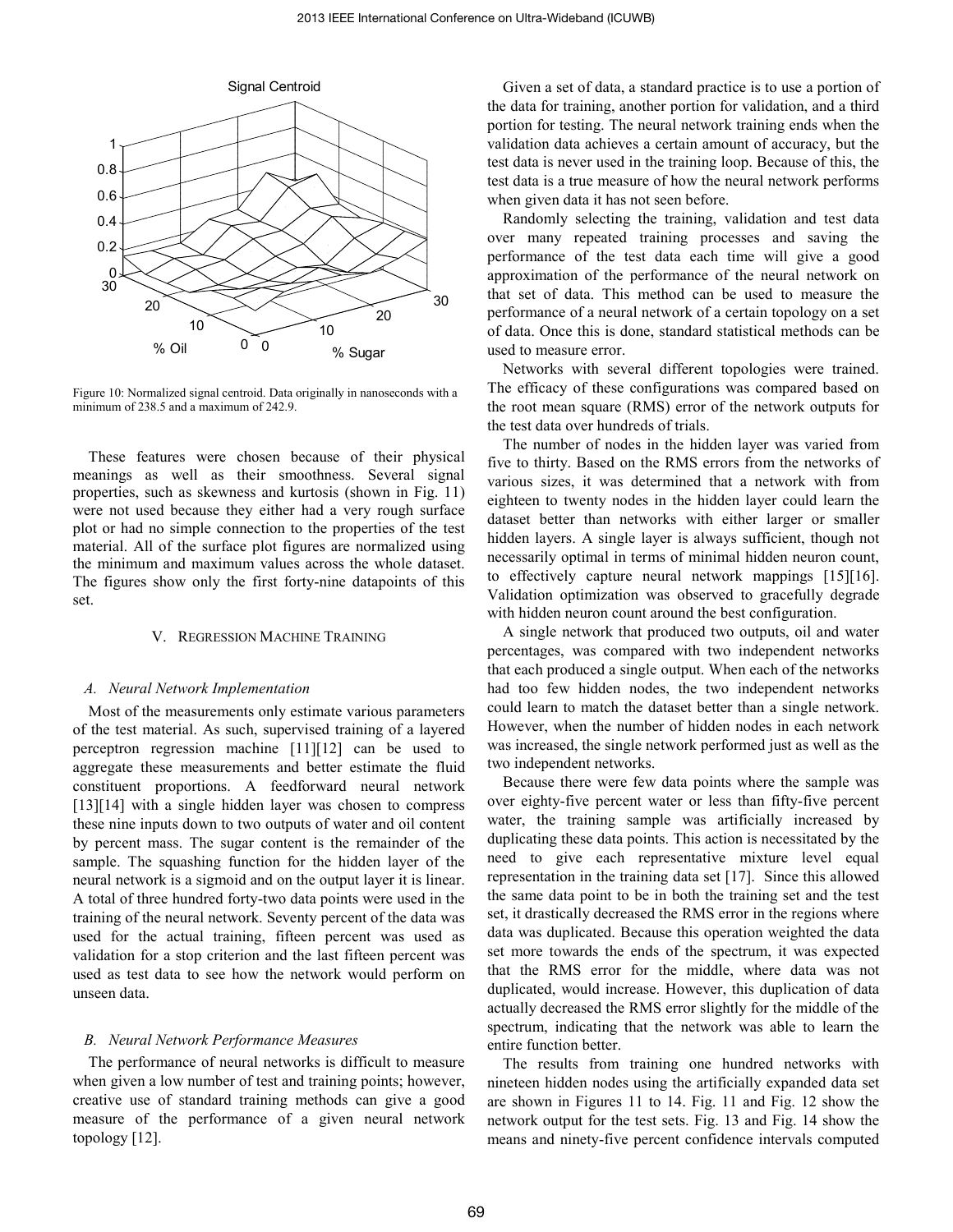from the test set data. The ninety-five percent confidence intervals average  $\pm 6.9$  percentage points from the mean value for both water and oil.



Figure 11: Network water output for test sets.



Figure 12: Network oil output for test sets.



Figure 13: Neural network ninety-five percent confidence interval for water



Figure 14: Neural network ninety-five percent confidence interval for oil.

## VI. CONCLUSIONS

The proportions of constituents in a ternary mixture of water, oil and sugar can be estimated based upon the effects of their complex permittivities on a microwave signal. This method has been shown to work in a semi-open system. A neural network has been shown to be able to perform this estimation and a test for the performance of neural network topologies on this data was developed.

## VII. ACKNOWLEDGEMENTS:

Special thanks to GE Global Research colleagues Matt Webster, Bogdan Neculaes, Bill Platt, Michael Lexa, Obi Aghogho, and Yuri Plotnikov.

#### **REFERENCES**

- [1] A. R. von Hippel, *Dielectric Materials and Applications*, 2nd ed., New York, N.Y.:Technology Press of MIT. and Artech House Publishers.
- [2] S. Trabelsi, and S. O. Nelson. "Microwave sensing technique for nondestructive determination of bulk density and moisture content in unshelled and shelled peanuts," *ASABE Trans. 49(5):1563-1568,* 2006
- [3] A. Kraszewski, S. O. Nelson, T. You, "Use of a microwave cavity for sensing dielectric properties of arbitrarily shaped biological objects,' *Microwave Theory and Techniques*, *IEEE Trans.* Vol. 38(7) pp.858-863, July 1990.
- [4] R. Olmi, V. V. Meriakri, A. Ignesti, S. Priori, and C. Riminesi, "Monitoring Alcoholic Permentation by Microwave Dielectric Spectroscopy," *Journal of Microwave Power & Electromagnetic Energy,*Vol. 41,No. 3, pp. 38-50, 2007.
- [5] Kraszewski, A.W.; Nelson, S.O.; You, T.S.; , "Sensing dielectric properties of arbitrarily shaped biological objects with a microwave resonator," *Microwave Symposium Digest, 1989., IEEE MTT-S International* , vol. 1, no. 13, pp.187-190, Jun 1989.
- [6] Ben Slima, M.; Morawski, R.Z.; Kraszewski, A.W.; Barwicz, A.; Nelson, S.O.; , "Calibration of a microwave system for measuring grain moisture content," *Instrumentation and Measurement, IEEE Transactions on*, vol.48, no.3, pp.778-783, Jun 1999.
- [7] Nelson, S.O.; Bartley, P.G., Jr., "Measuring frequency- and temperaturedependent permittivities of food materials," *Instrumentation and Measurement, IEEE Transactions on* , vol.51, no.4, pp. 589- 592, Aug 2002.
- [8] Nelson, S.O.; Kraszewski, A.W., "Microwave resonant cavity measurements for determining proportions of coal and limestone in